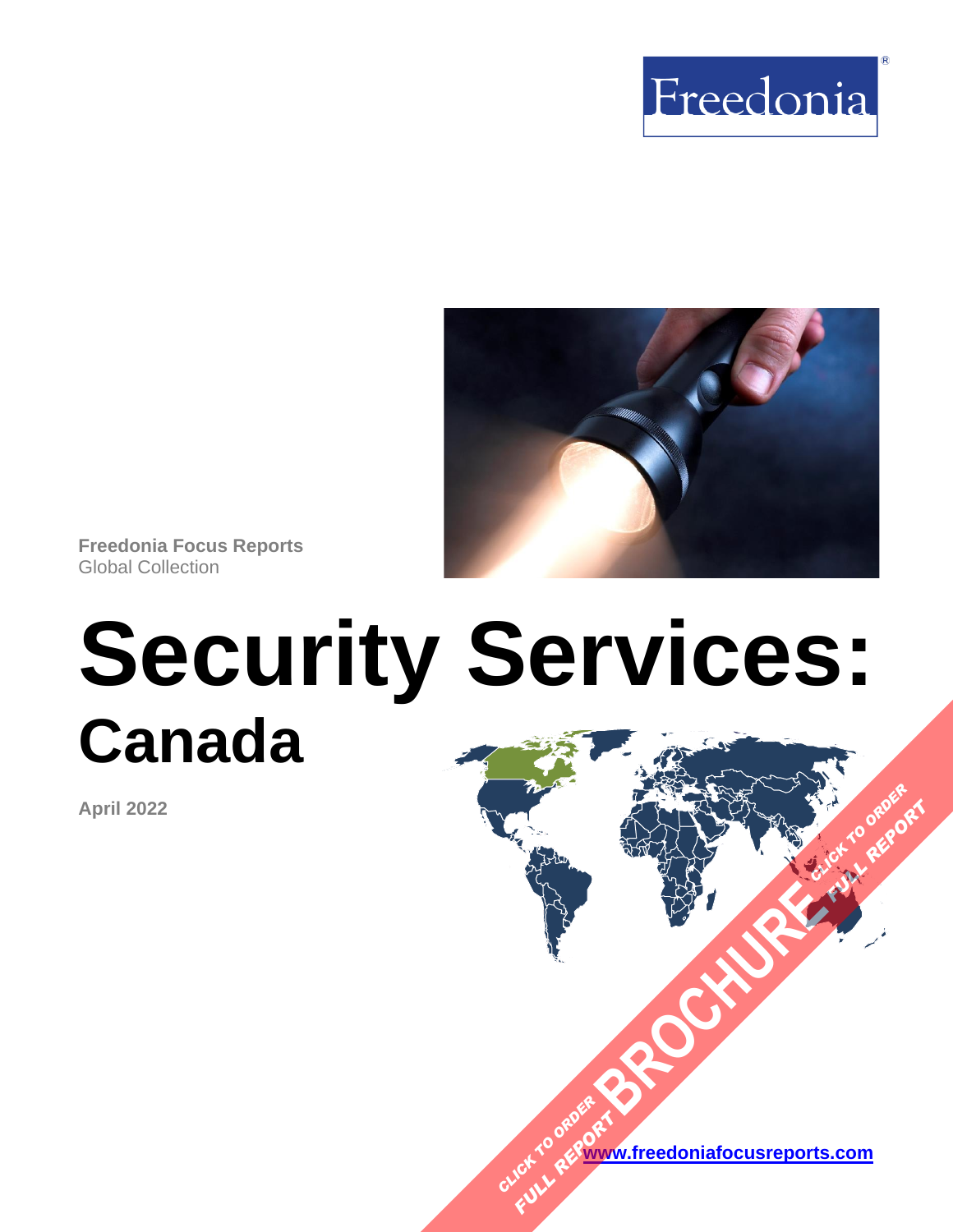# **Table of Contents**

|  | 1. Highlights                            | 3              |
|--|------------------------------------------|----------------|
|  | 2. Market Environment                    | 4              |
|  | <b>Historical Trends</b>                 | 4              |
|  | Key Economic Indicators                  | 6              |
|  | COVID-19 Impact                          | $\overline{7}$ |
|  | <b>Technology Trends</b>                 | 9              |
|  | North America Regional Outlook           | 11             |
|  | 3. Segmentation & Forecasts              | 13             |
|  | <b>Types</b>                             | 13             |
|  | Guard                                    | 14             |
|  | <b>Alarm Monitoring</b>                  | 15             |
|  | Cash-in-Transit & Related Services       | 16             |
|  | <b>Systems Integration</b>               | 17             |
|  | <b>Other Security Services</b>           | 17             |
|  | <b>Markets</b>                           | 19             |
|  | Commercial & Industrial                  | 20             |
|  | Residential                              | 21             |
|  | Government & Institutional               | 21             |
|  | 4. Industry Structure                    | 23             |
|  | <b>Industry Characteristics</b>          | 23             |
|  | <b>Market Leaders</b>                    | 24             |
|  | <b>Canadian Corps of Commissionaires</b> | 25             |
|  | GardaWorld                               | 25             |
|  | <b>TELUS</b>                             | 26             |
|  | 5. About This Report                     | 27             |
|  | Scope                                    | 27             |
|  | Sources                                  | 28             |
|  | <b>Industry Codes</b>                    | 28             |
|  | Freedonia Methodology                    | 28             |
|  | Resources                                | 30             |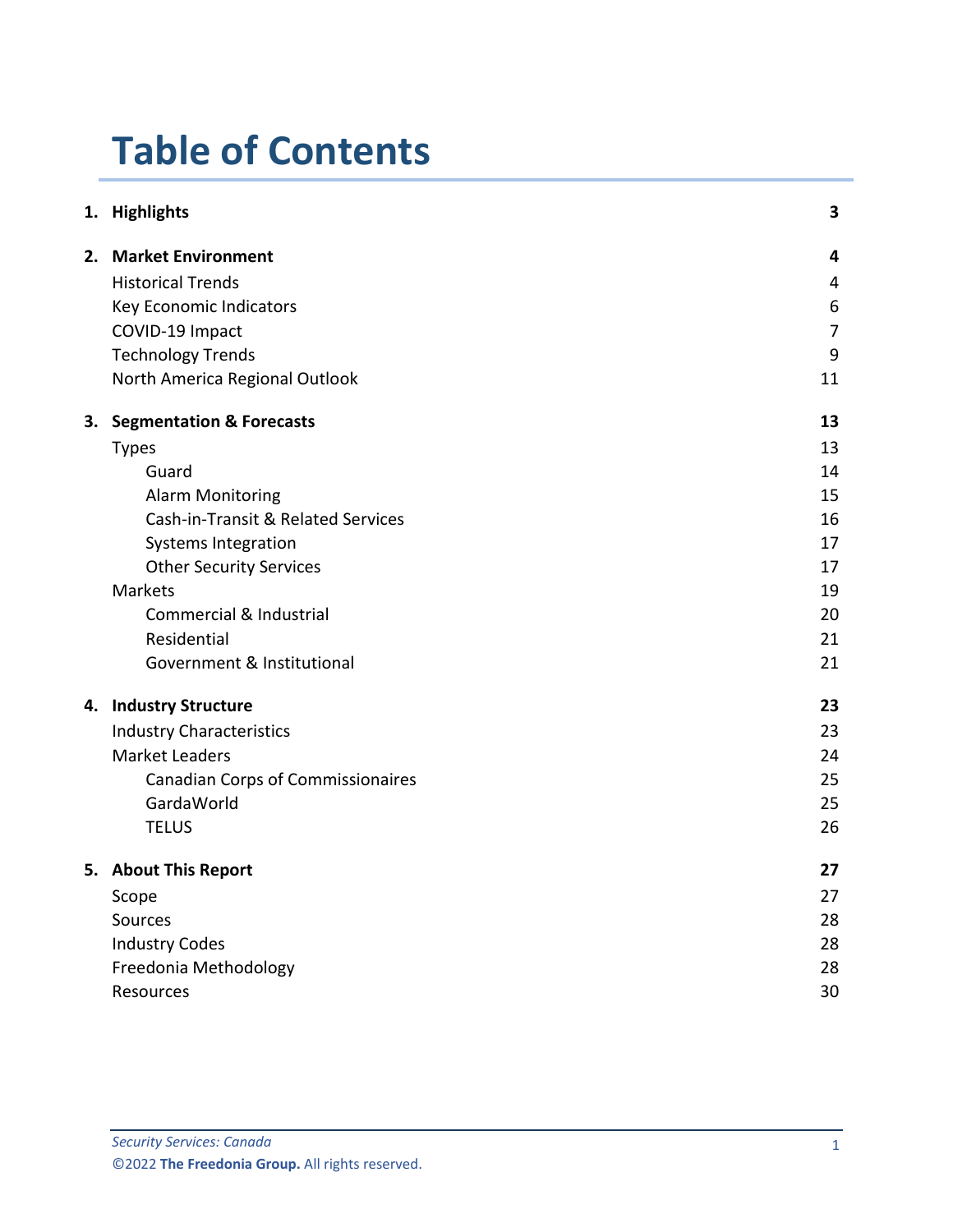# **List of Tables & Figures**

| Figure 1   Canada: Key Trends in Security Service Revenue, 2021 - 2026                    | 3  |
|-------------------------------------------------------------------------------------------|----|
| Figure 2   Canada: Security Service Revenue Trends, 2011 - 2021                           | 5  |
| Table 1   Canada: Key Indicators for Security Service Revenue, 2011 - 2026 (2019US\$ bil) | 6  |
| Figure 3   North America: Security Service Revenue by Country, 2021 (%)                   | 11 |
| Figure 4   Canada: Security Service Revenue by Type, 2011 - 2026 (US\$ bil)               | 13 |
| Table 2   Canada: Security Service Revenue by Type, 2011 - 2026 (US\$ mil)                | 13 |
| Figure 5   Canada: Security Service Revenue by Type, 2011 - 2026 (%)                      | 18 |
| Figure 6   Canada: Security Service Revenue by Market, 2011 - 2026 (US\$ bil)             | 19 |
| Table 3   Canada: Security Service Revenue by Market, 2011 - 2026 (US\$ mil)              | 19 |
| Figure 7   Canada: Security Service Revenue by Market, 2011 - 2026 (%)                    | 22 |
| Table 4   Canada: Selected Providers to the Security Service Market                       | 24 |
| Table 5   NAICS & SIC Codes Related to Security Services                                  | 28 |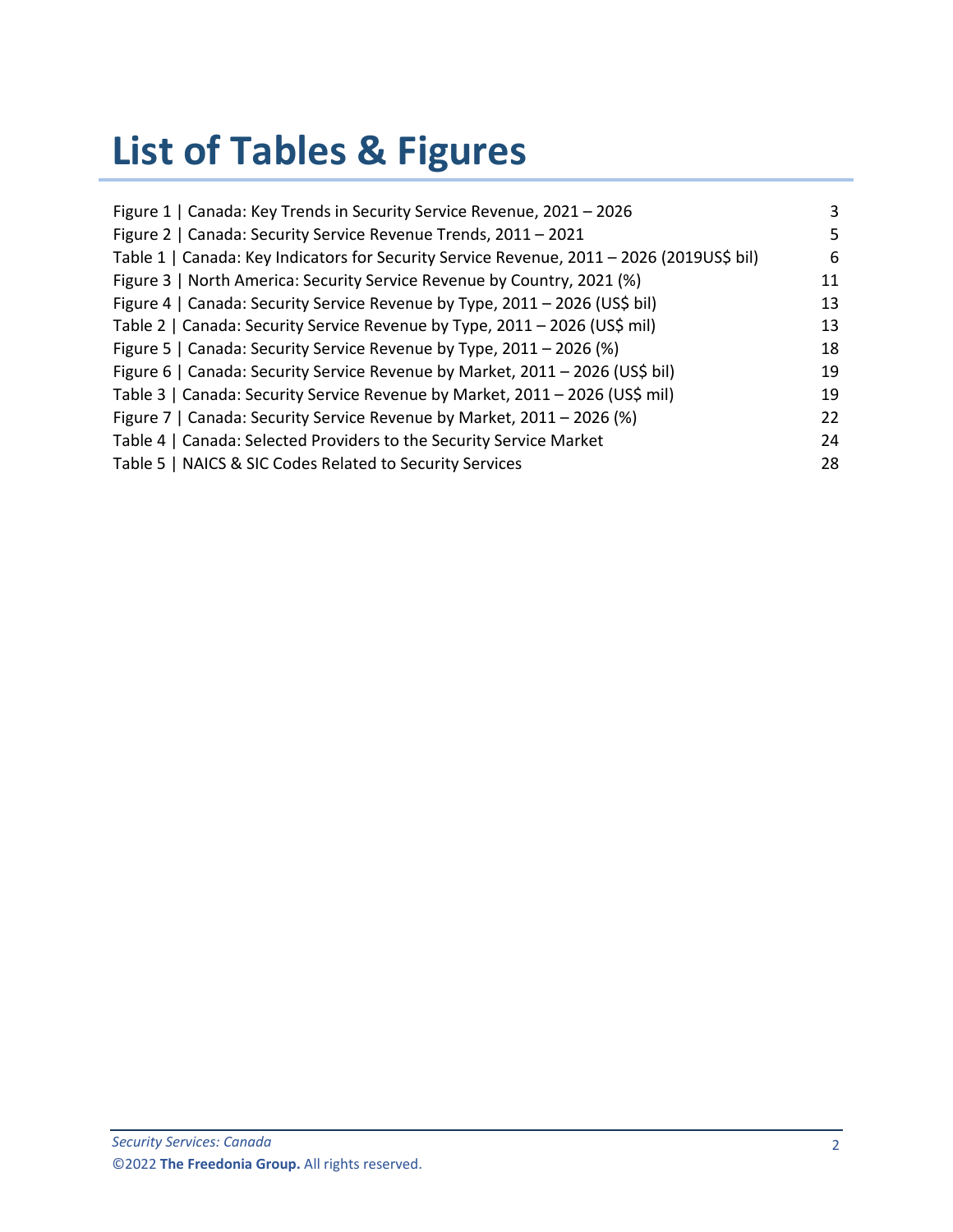# <span id="page-3-0"></span>**5. About This Report**

## <span id="page-3-1"></span>**Scope**

This report forecasts to 2026 security services revenue in nominal US dollars in Canada. Total demand is segmented by service in terms of:

- guard
- alarm monitoring
- cash-in-transit and related services
- systems integration
- other services such as consulting, private investigation, and pre-employment screening

Total demand is also segmented by market as follows:

- commercial and industrial
- residential
- government and institutional

To illustrate historical trends, total demand is provided in annual series from 2011 to 2021; the various segments are reported at five-year intervals for 2011, 2016, and 2021.

Excluded from the scope of this report are:

- public safety personnel (e.g., police officers, public corrections officers, federal agents, and firefighters)
- in-house, proprietary security services, such as guards, detectives, and offduty police officers on the paid staff of (non-security) business establishments
- military-style private security providers (sometimes called mercenaries)
- equipment installation services (aside from systems integration)
- locksmith activities
- security products distribution and sales
- private correctional facility management

For any given historical year, US dollar amounts are obtained from values expressed in the applicable local currency. These local currency values are converted to US dollars at the average annual exchange rate for that year. For forecast years, the US dollar amounts assume the same annual exchange rate as that prevailing in 2021.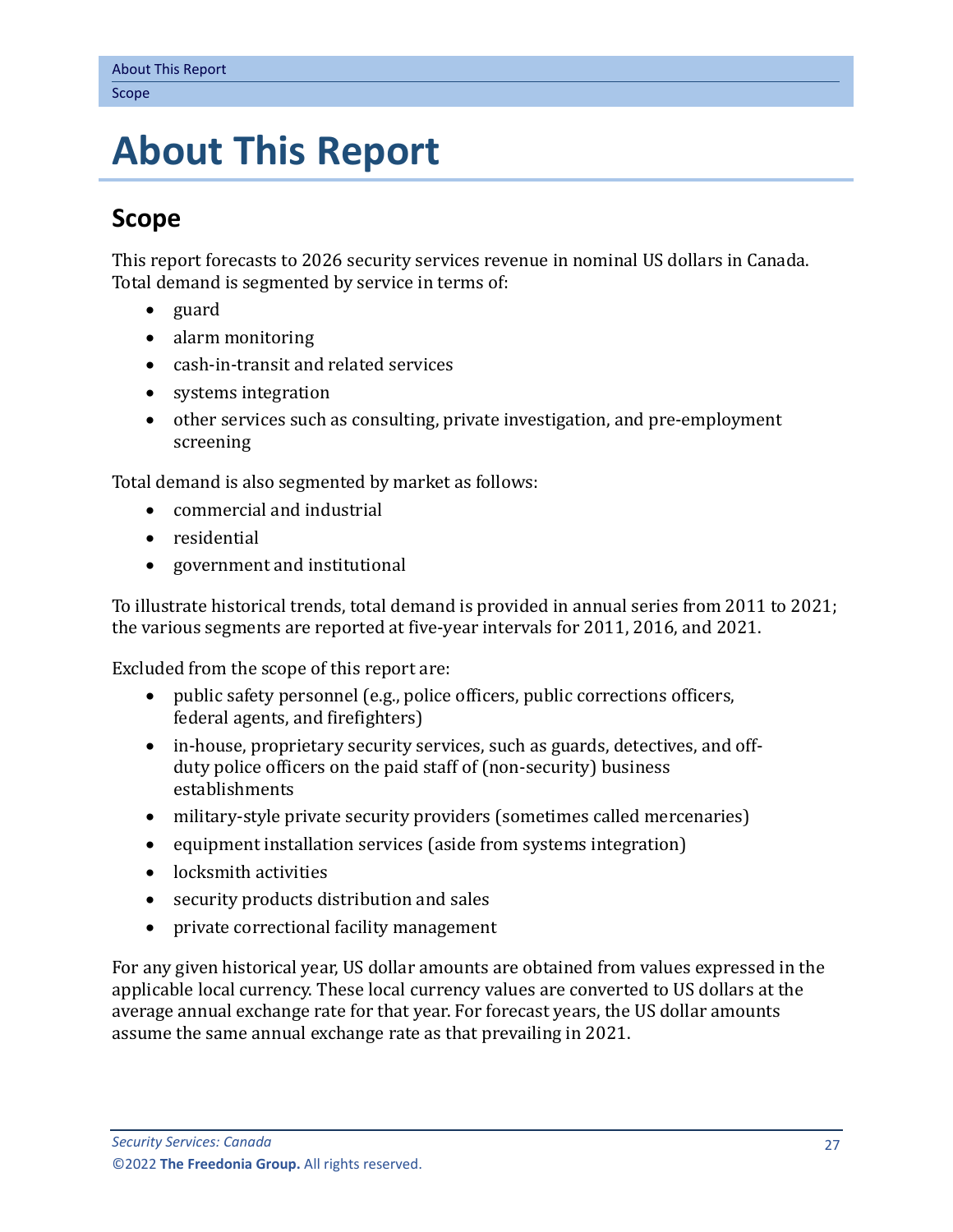| About This Report     |  |  |
|-----------------------|--|--|
| Freedonia Methodology |  |  |

Key macroeconomic indicators are also provided with quantified trends. Other various topics, including profiles of pertinent leading companies, are covered in this report. A full outline of report items by page is available in the Table of Contents.

## <span id="page-4-0"></span>**Sources**

*Security Services: Canada* (FA80034) is based on *[Global Security Services,](http://www.freedoniagroup.com/DocumentDetails.aspx?ReferrerId=FL-FOCUS&studyid=4399)* a comprehensive industry study published by The Freedonia Group. Reported findings represent the synthesis and analysis of data from various primary, secondary, macroeconomic, and demographic sources, such as:

- firms participating in the industry, and their suppliers and customers
- government/public agencies
- intergovernmental and non-governmental organizations
- trade associations and their publications
- the business and trade press
- indicator forecasts by The Freedonia Group
- the findings of other reports and studies by The Freedonia Group

Specific sources and additional resources are listed in the Resources section of this publication for reference and to facilitate further research.

# <span id="page-4-1"></span>**Industry Codes**

<span id="page-4-3"></span>

| Table 5   NAICS & SIC Codes Related to Security Services |                                                |                                           |                                    |  |  |  |
|----------------------------------------------------------|------------------------------------------------|-------------------------------------------|------------------------------------|--|--|--|
| <b>NAICS/SCIAN 2017</b>                                  |                                                | <b>SIC</b>                                |                                    |  |  |  |
| North American Industry Classification System            |                                                | <b>Standard Industrial Classification</b> |                                    |  |  |  |
| 56161                                                    | Investigation, guard, and armored car services | 7381                                      | Detective and armored car services |  |  |  |
| 561611                                                   | Investigation services                         | 7382                                      | Security systems services          |  |  |  |
| 561612                                                   | Security guards and patrol services            |                                           |                                    |  |  |  |
| 561613                                                   | Armored car services                           |                                           |                                    |  |  |  |
| 561621                                                   | Security systems services (except locksmiths)  |                                           |                                    |  |  |  |

Source: US Census Bureau

# <span id="page-4-2"></span>**Freedonia Methodology**

The Freedonia Group, a subsidiary of MarketResearch.com, has been in business for more than 30 years and in that time has developed a comprehensive approach to data analysis that takes into account the variety of industries covered and the evolving needs of our customers.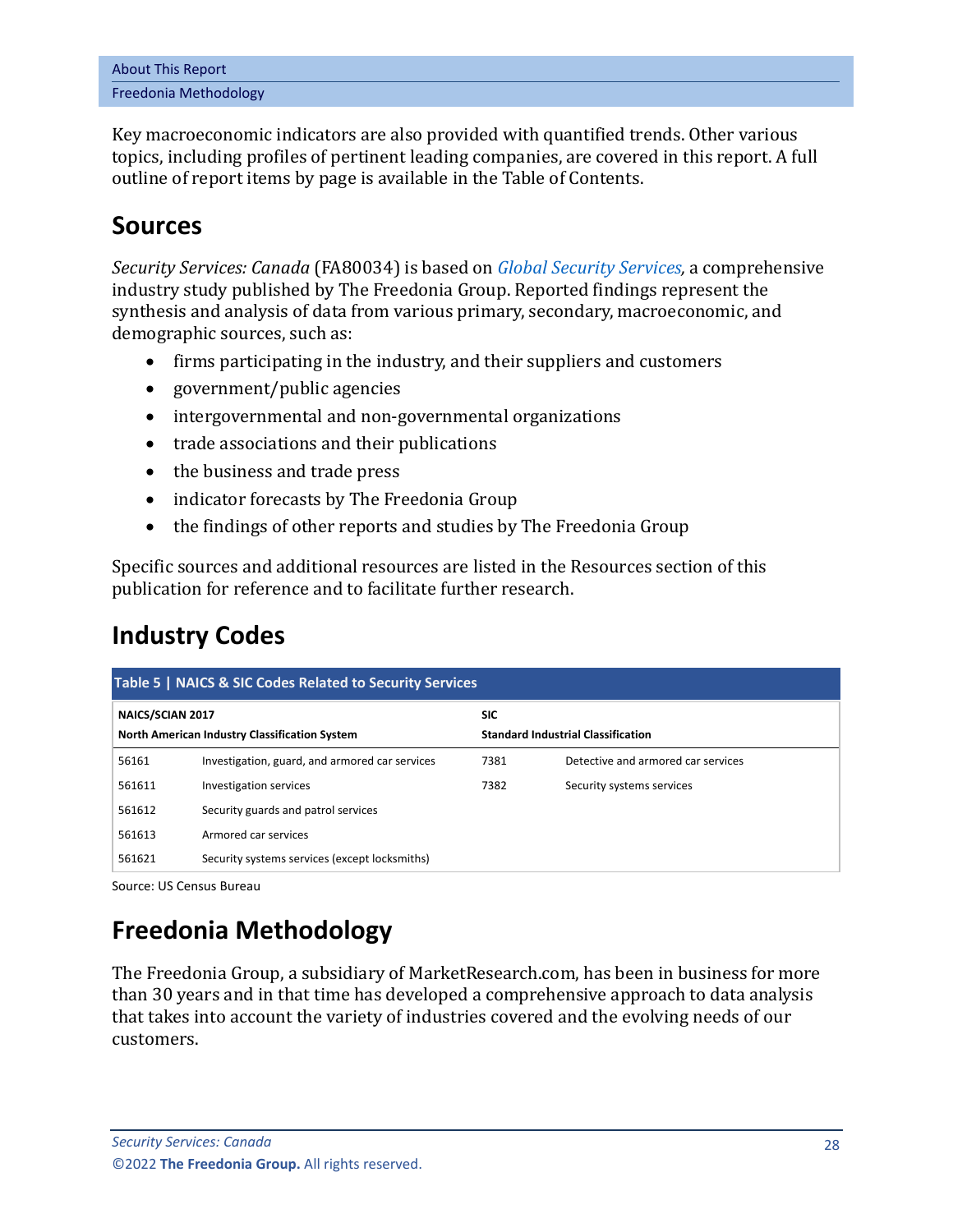| <b>About This Report</b> |  |
|--------------------------|--|
| Freedonia Methodology    |  |

Every industry presents different challenges in market sizing and forecasting, and this requires flexibility in methodology and approach. Freedonia methodology integrates a variety of quantitative and qualitative techniques to present the best overall picture of a market's current position as well as its future outlook: When published data are available, we make sure they are correct and representative of reality. We understand that published data often have flaws either in scope or quality, and adjustments are made accordingly. Where no data are available, we use various methodologies to develop market sizing (both top-down and bottom-up) and then triangulate those results to come up with the most accurate data series possible. Regardless of approach, we also talk to industry participants to verify both historical perspective and future growth opportunities.

Methods used in the preparation of Freedonia market research include, but are not limited to, the following activities: comprehensive data mining and evaluation, primary research, consensus forecasting and analysis, ratio analysis using key indicators, regression analysis, end use growth indices and intensity factors, purchase power parity adjustments for global data, consumer and end user surveys, market share and corporate sales analysis, product lifespan analysis, product or market life cycle analysis, graphical data modeling, long-term historical trend analysis, bottom-up and top-down demand modeling, and comparative market size ranking.

Freedonia quantifies trends in various measures of growth and volatility. Growth (or decline) expressed as an average annual growth rate (AAGR) is the least squares growth rate, which takes into account all available datapoints over a period. The volatility of datapoints around a least squares growth trend over time is expressed via the coefficient of determination, or  $r^2$ . The most stable data series relative to the trend carries an  $r^2$  value of 1.0; the most volatile – 0.0. Growth calculated as a compound annual growth rate (CAGR) employs, by definition, only the first and last datapoints over a period. The CAGR is used to describe forecast growth, defined as the expected trend beginning in the base year and ending in the forecast year. Readers are encouraged to consider historical volatility when assessing particular annual values along the forecast trend, including in the forecast year.

# **Copyright & Licensing**

The full report is protected by copyright laws of the United States of America and international treaties. The entire contents of the publication are copyrighted by The Freedonia Group.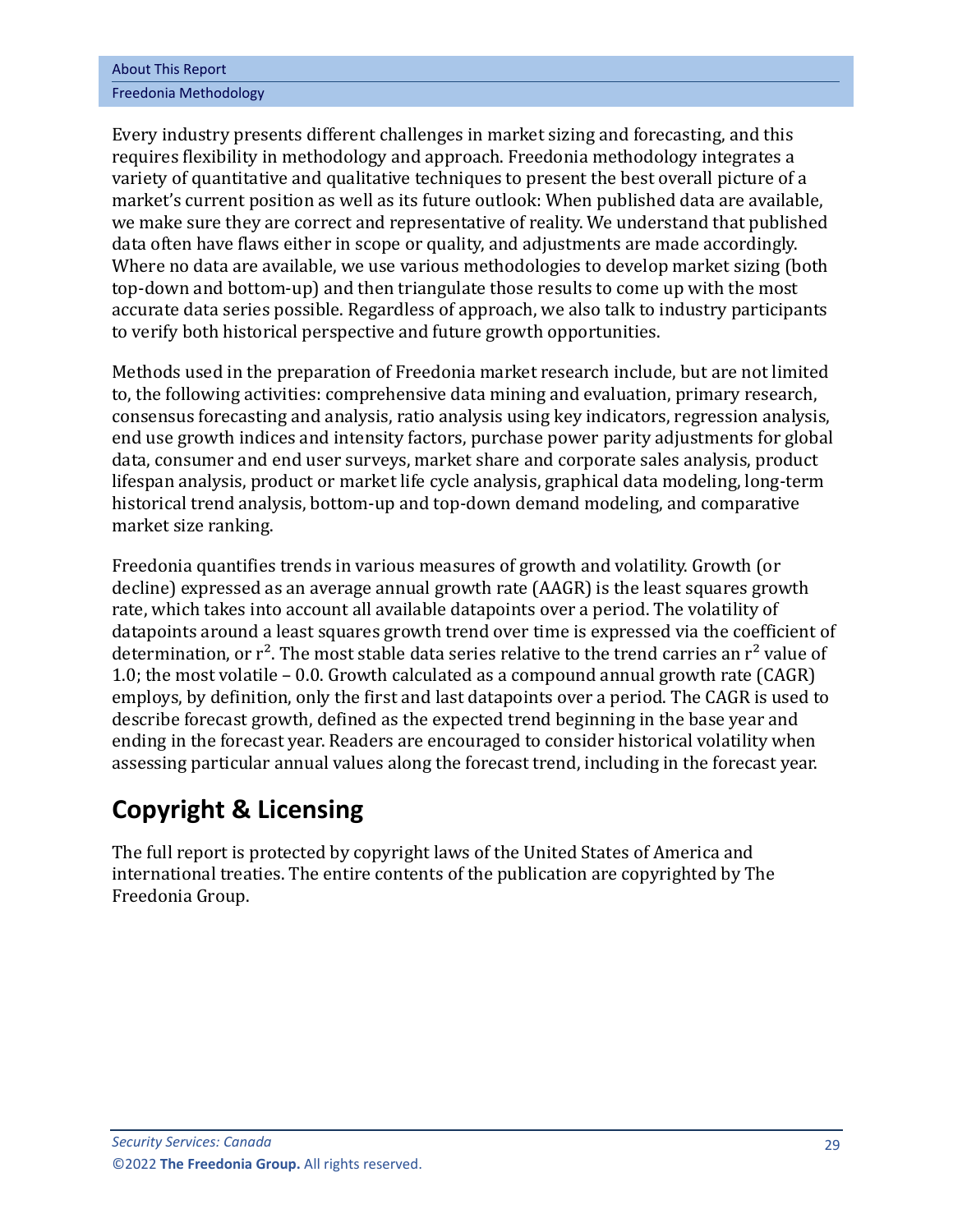## <span id="page-6-0"></span>**Resources**

#### **The Freedonia Group**

*[Global Security Services](http://www.freedoniagroup.com/DocumentDetails.aspx?ReferrerId=FL-FOCUS&studyid=4399)*

#### **[Freedonia Industry Studies](http://www.freedoniagroup.com/Home.aspx?ReferrerId=FL-Focus)**

*[Global E-Commerce](https://www.freedoniagroup.com/DocumentDetails.aspx?ReferrerId=FL-FOCUS&StudyId=3724) [Global Electric Power Transmission & Distribution Equipment](https://www.freedoniagroup.com/DocumentDetails.aspx?ReferrerId=FL-FOCUS&StudyId=3805) [Global Housing](https://www.freedoniagroup.com/DocumentDetails.aspx?ReferrerId=FL-FOCUS&StudyId=4331) [Private Security Services](https://www.freedoniagroup.com/DocumentDetails.aspx?ReferrerId=FL-FOCUS&StudyId=3764) [Safety & Security Alarms](https://www.freedoniagroup.com/DocumentDetails.aspx?ReferrerId=FL-FOCUS&StudyId=3784) [Smart Home Security in the US](https://www.freedoniagroup.com/DocumentDetails.aspx?ReferrerId=FL-FOCUS&StudyId=3639)*

#### **[Freedonia Focus Reports](https://www.freedoniafocusreports.com/redirect.asp?progid=89534&url=/)**

*[Cannabis Production: Canada](https://www.freedoniafocusreports.com/Cannabis-Production-Canada-FA10064/?progid=89534) [Commercial Banking: United States](https://www.freedoniafocusreports.com/Commercial-Banking-United-States-FF95010/?progid=89534) [Commercial Building Construction: United States](https://www.freedoniafocusreports.com/Commercial-Building-Construction-United-States-FF60032/?progid=89534) [Construction: United States](https://www.freedoniafocusreports.com/Construction-United-States-FF60054/?progid=89534) [COVID-19 Market Impact Analysis](https://www.freedoniafocusreports.com/COVID-19-Market-Impact-Analysis-FW95079/?progid=89534) [Digital Payments: United States](https://www.freedoniafocusreports.com/Digital-Payments-United-States-FF95071/?progid=89534) [E-Commerce: Canada](https://www.freedoniafocusreports.com/E-Commerce-Canada-FA90043/?progid=89534) [Global Demographics](https://www.freedoniafocusreports.com/Global-Demographics-FW95050/?progid=89534) [Global Macroeconomy](https://www.freedoniafocusreports.com/Global-Macroeconomy-FW95051/?progid=89534) [Housing: Canada](https://www.freedoniafocusreports.com/Housing-Canada-FA60024/?progid=89534) [Professional Services: United States](https://www.freedoniafocusreports.com/Professional-Services-United-States-FF95063/?progid=89534) [Telecommunication Services: United States](https://www.freedoniafocusreports.com/Telecommunication-Services-United-States-FF80027/?progid=89534)*

#### **[Freedonia Custom Research](http://www.freedoniagroup.com/CustomResearch.aspx?ReferrerId=FL-Focus)**

#### **Trade Publications**

*A&S International SDM Security Security Management Security Sales & Integration Security Systems News Security World Magazine SP&T News*